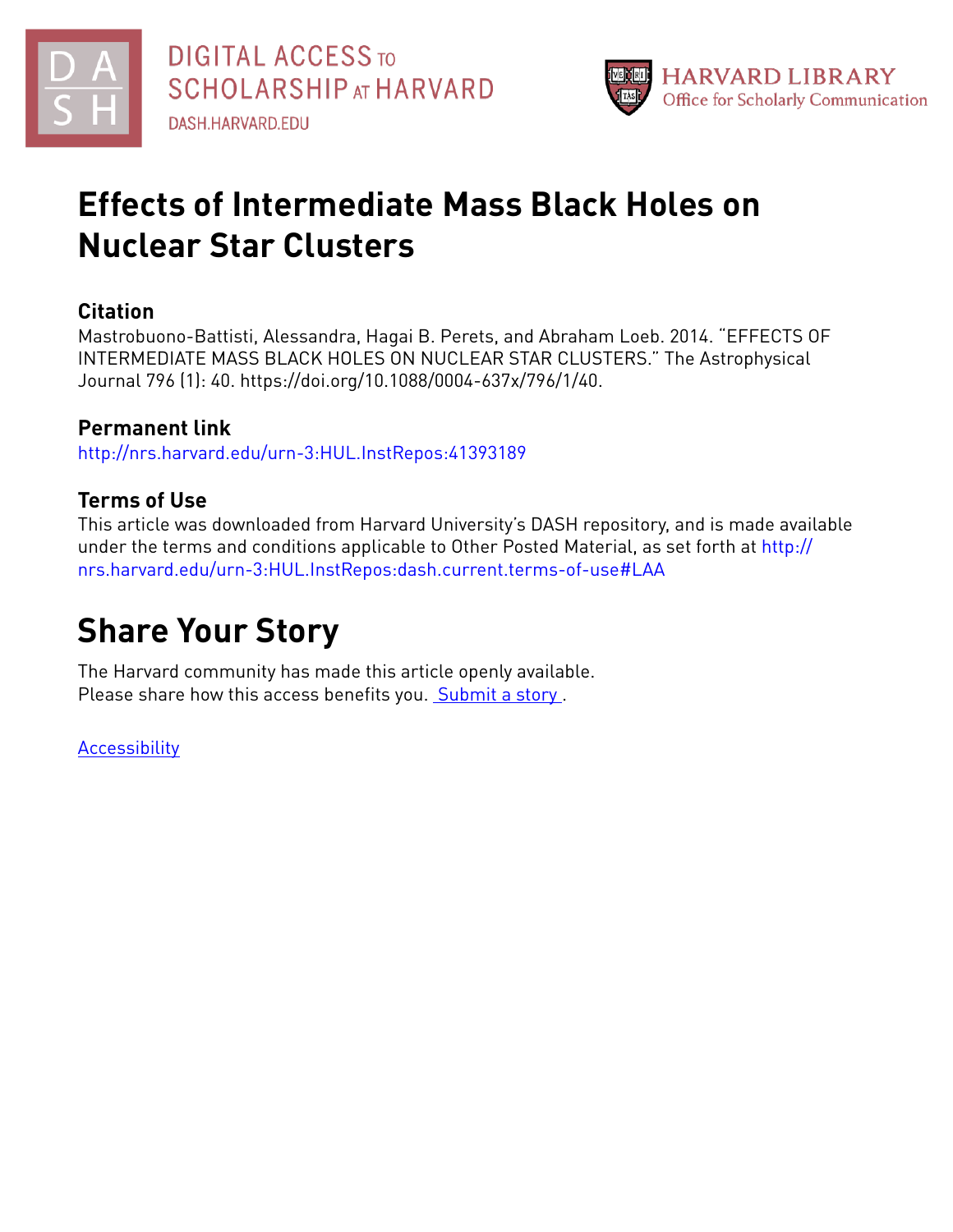#### EFFECTS OF INTERMEDIATE MASS BLACK HOLES ON NUCLEAR STAR CLUSTERS

ALESSANDRA MASTROBUONO-BATTISTI<sup>1</sup>, HAGAI B. PERETS<sup>1</sup>, AND ABRAHAM LOEB<sup>2</sup><sup>1</sup> Physics Department, Technion-Israel Institute of Technology, Haifa 32000, Israel

<sup>2</sup> Institute for Theory and Computation, Harvard University, 60 Garden Street, Cambridge, MA 02138, USA

*Received 2014 March 11; accepted 2014 September 23; published 2014 November 4*

#### ABSTRACT

Nuclear star clusters (NSCs) are dense stellar clusters observed in galactic nuclei, typically hosting a central massive black hole. Here we study the possible formation and evolution of NSCs through the inspiral of multiple star clusters hosting intermediate mass black holes (IMBHs). Using an *N*-body code, we examine the dynamics of the IMBHs and their effects on the NSC. We find that IMBHs inspiral to the core of the newly formed NSC and segregate there. Although the IMBHs scatter each other and the stars, none of them is ejected from the NSC. The IMBHs are excited to high eccentricities and their radial density profile develops a steep power-law cusp. The stars also develop a power-law cusp (instead of the central core that forms in their absence), but with a shallower slope. The relaxation rate of the NSC is accelerated due to the presence of IMBHs, which act as massive perturbers. This in turn fills the loss cone and boosts the tidal disruption rate of stars both by the MBH and the IMBHs to a value excluded by rate estimates based on current observations. Rate estimates of tidal disruptions can therefore provide a cumulative constraint on the existence of IMBHs in NSCs.

*Key words:* galaxies: bulges – galaxies: kinematics and dynamics – galaxies: nuclei – galaxies: star clusters: general – stars: black holes

*Online-only material:* color figures

### 1. INTRODUCTION

Nuclear stellar clusters (NSCs) are dense and compact stellar systems observed in galactic nuclei, many of which hosting a massive black hole (MBH) at their center (Böker [2010\)](#page-6-0). Less massive galaxies seem to contain an NSC, but not always an MBH, while the most massive ones show the presence of a central MBH (see, e.g., Greene et al. [2008;](#page-6-0) Graham & Spitler [2009;](#page-6-0) Jiang et al. [2011;](#page-6-0) Scott & Graham [2013\)](#page-6-0). Our own Galactic center (GC) hosts both an NSC and a central MBH, Sgr A<sup>∗</sup> of mass M<sub>BH</sub>  $\sim$  4 × 10<sup>6</sup> M<sub> $\odot$ </sub>.

Two main hypotheses have been suggested to explain the origin of NSCs: (1) the in-situ formation, where molecular gas coming from more external regions is channeled to the GC leading to an episodic star formation epoch (Milosavljević [2004\)](#page-6-0); and (2) the cluster-infall/merger scenario, where dense massive stellar clusters decay toward the center of their host galaxy due to dynamical friction, merge and form the NSC. These two scenarios are not mutually exclusive, and both can contribute to the formation of NSCs. Here we focus only the cluster-infall scenario.

The merger scenario was proposed by Tremaine et al. [\(1975\)](#page-6-0) and later explored in many works in the case of a generic galaxy without a central MBH (see, e.g., Capuzzo-Dolcetta [1993;](#page-6-0) Agarwal & Milosavljevic [2011;](#page-6-0) Capuzzo-Dolcetta & Miocchi [2008a,](#page-6-0) [2008b\)](#page-6-0). Other studies explored the case of galaxies hosting an MBH (Antonini [2013\)](#page-6-0), and, in particular, the origin of the NSC in the GC of the Milky Way (Antonini et al. [2012;](#page-6-0) Gnedin et al. [2014;](#page-6-0) Perets & Mastrobuono-Battisti [2014\)](#page-6-0). Relaxed stellar systems around an MBH give rise to a cusp structure (a power-law distribution with a slope of −7*/*4, for a single mass population and somewhat shallower slope for most stars in a multi-mass population, Bahcall & Wolf [1976\)](#page-6-0). However, the relaxation time of the system may be longer than the age of the stars in the NSC, in which case such a cusp may not form. The two-body relaxation time

of the observed Galactic NSC, evaluated at the influence radius of the MBH (2–3 pc) is estimated to be  $\sim$ 20–30 Gyr (Merritt [2010\)](#page-6-0). Current observations of the GC suggest the existence of a flat core in the distribution of the old stellar population of the NSC.

The observed features of the Milky Way NSC have been well reproduced by Antonini et al. [\(2012\)](#page-6-0) in their *N*-body simulations where they studied 12 consecutive inspirals of massive, compact clusters, which build-up an NSC with a central core of <sup>∼</sup>0*.*5 pc and external <sup>∼</sup>*r*−1*.*<sup>8</sup> power law outside. Recent studies suggest that this scenario may also lead to age*/*color and mass segregation in the NSC that can potentially be observed (Perets  $& {\text{Master}}$  Mastrobuono-Battisti [2014\)](#page-6-0). In analogy with galaxies hosting a central MBH, Silk & Arons [\(1975\)](#page-6-0) proposed that massive clusters may host an intermediate mass black hole (IMBH) at their center. The formation of IMBHs in dense clusters has been explored in several studies (Loeb & Rasio [1994;](#page-6-0) Madau & Rees [2001;](#page-6-0) Ebisuzaki et al. [2001;](#page-6-0) Bromm & Loeb [2003\)](#page-6-0). Numerical simulations of the formation and evolution of young dense clusters show that runaway collisions between stars can produce a massive star ( $\sim$ 10<sup>2</sup>–10<sup>4</sup>  $M_{\odot}$ ) that sinks to the center of the cluster due to dynamical friction (Gürkan et al. [2004;](#page-6-0) Portegies Zwart et al. 2004; Freitag et al. [2006;](#page-6-0) Portegies Zwart et al. [2006;](#page-6-0) Fujii et al. [2009\)](#page-6-0), and later collapses to form an IMBH with a mass of ~10<sup>2</sup>–10<sup>4</sup> *M*<sub>⊙</sub>. Given the possible existence of such IMBHs in massive clusters, the cluster-infall scenario may be significantly affected by such objects. Here we extend the cluster-infall scenario to include this possibility, and study the effects of IMBHs on the NSC formation and evolution.

We use *N*-body simulations similar to those described in Antonini et al. [\(2012\)](#page-6-0), but populate the infalling clusters (ICs) with IMBHs. The outline of the paper is as follows. We begin with a description of the initial conditions and our methods in Section [2.](#page-2-0) We then present our results (Section [3\)](#page-2-0), discuss their implications (Section [4\)](#page-4-0), and summarize (Section [5\)](#page-6-0).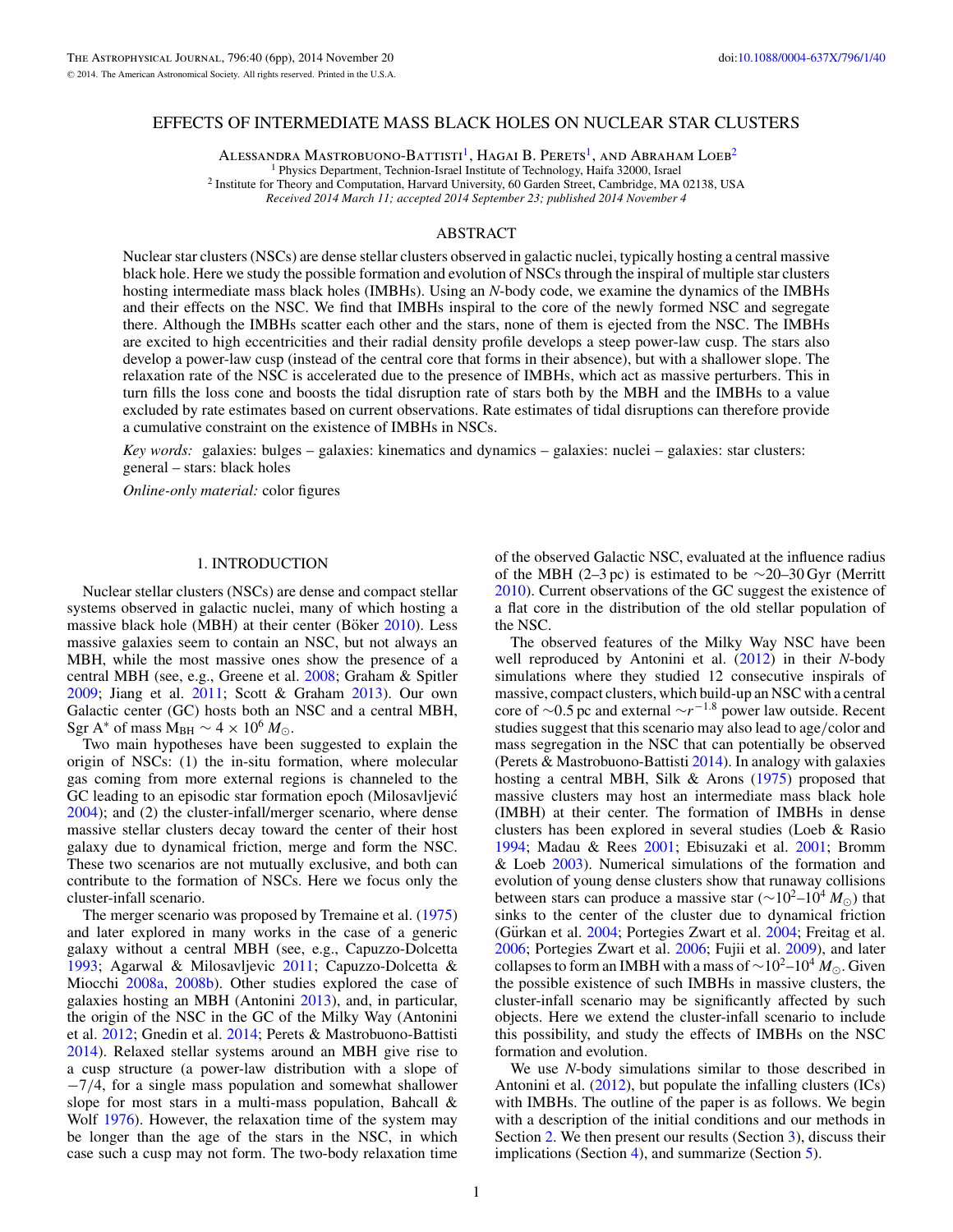#### 2. INITIAL CONDITIONS AND METHODS

<span id="page-2-0"></span>In our simulations we used the same models and methods described in Paper I (Antonini et al. [2012\)](#page-6-0), where a detailed description of the initial conditions of initial ICs, as well as the galaxy model for the background stellar population, can be found. In brief, we followed the decay and the merging of 12 massive dense clusters inside the Galactic bulge by means of fully self-consistent *N*-body simulations. The bulge of the simulated galaxy has been modeled based on recent observations (Launhardt et al. [2002\)](#page-6-0). A central MBH as massive as the SgrA $*$ is placed at the center of the Galaxy. A truncated power-law model has been used for this component:

$$
\rho_g(r) = \tilde{\rho} \left(\frac{r}{\tilde{r}}\right)^{-\gamma} \text{sech}\left(\frac{r}{r_{\text{cut}}}\right). \tag{1}
$$

where  $\tilde{\rho} = 400 M_{\odot} \text{pc}^{-3}$  and  $r_{\text{cut}} = 22 \text{ pc}$ , thus the galactic mass is  $9.1 \times 10^7 M_{\odot}$ . Finally, as in [Paper I,](#page-6-0)  $\gamma$  is set to 1/2.

The Monte Carlo method described in Szell et al. [\(2005\)](#page-6-0) has been used to sample the particles, whose mass is fixed to be 400  $M_{\odot}$ , as to have  $N_g = 227523$  super stars.

The IC modeling follows [Paper I](#page-6-0) with the addition of a central IMBH of  $10^4 M_{\odot}$ . In particular, we used a highly compact and initially massive tidally truncated King model (see [Paper I](#page-6-0) for details on the truncation method). The central velocity dispersion of the model is  $\sigma_0 = 35$  km s<sup>-1</sup>, the core radius  $r_c = 0.5$  pc, and  $W_0 = 8$ . After the truncation the cluster mass is ∼1.1 × 10<sup>6</sup>  $M_{\odot}$ . We sampled the model using  $N_{IC} = 5715$ , 200  $M_{\odot}$  particles.

The ICs are compact and their cumulative mass (∼1*.*5 ×  $10^{7}$   $M_{\odot}$ ) is comparable to the mass of the Galactic NSC (Genzel et al. [2010\)](#page-6-0). Massive ICs decline to the galactic nucleus in a time significantly shorter than a Hubble time (Antonini et al. [2012;](#page-6-0) Capuzzo-Dolcetta [1993\)](#page-6-0). The clusters are given time to relax in isolation before they are put into the cluster-infall simulation. The relaxation timescale is relatively short and is meant to assure the stability of the system.

We let 12 ICs inspiral toward the GC in a consecutive order. A new IC is sent only after the previous one has merged at the center of the Galaxy and has reached a quasi-stationary state. We follow the ICs after they have already reached the central region of the galaxy. Each IC is initially placed on a circular orbit with a radius of 20 pc from the MBH, as described in Gualandris & Merritt [\(2009\)](#page-6-0) and in [Paper I.](#page-6-0)

We ran our simulations with the *φGRAPE* code (Harfst et al. [2007\)](#page-6-0), a direct-summation code optimized for computer clusters accelerated by GRAPE boards (Makino & Taiji [1998\)](#page-6-0). The time integrator for this code is a fourth-order Hermite with a predictor–corrector scheme and hierarchical time stepping. *φGRAPE* has been recently adapted to run on graphic processing units (GPUs) by means of Sapporo, a CUDA library that emulates double-precision force calculations on singleprecision hardwares (Gaburov et al. [2009\)](#page-6-0). The accuracy and performance of the code are set by the time-step parameter *η* (the time step is proportional to the square root of *η*) and the smoothing length  $\epsilon$ . In our simulations we chose  $\eta = 0.01$  and  $\epsilon = 0.01$  pc = 2 × 10<sup>-2</sup> $r_c$ . With this choice we have a relative energy conservation of less than  $10^{-4}$  until the tenth merging event, and  $\sim 10^{-3}$  for the remaining part of the simulation. This decay in energy conservation is probably due to the interaction between stars and IMBHs and between the IMBHs. The simulations have been run on the GPU partition of the Tamnun cluster at the Technion. This partition consists of four nodes,

each equipped with one NVidia Tesla M2090. Since *φGRAPE* can run on multiple GPUs only if they are installed on the same node, we used one GPU for each run. Each simulation needed at least four months to be completed. Due to computational limitations, the ICs were represented by a smaller number of particles than realistic systems, each with a higher particle mass as to represent the total cluster mass (as discussed above). The simulation time was then rescaled to real time using the procedure described in detail by Mastrobuono-Battisti & Perets [\(2013\)](#page-6-0) and Perets & Mastrobuono-Battisti [\(2014\)](#page-6-0).

We followed the inspiral of the 12 ICs toward the GC until they were tidally destroyed by the MBH and showed a quasi-stationary state. In order to support the reliability and reproducibility of our results we have run two additional simulations using, as initial conditions, different samplings of the same initial physical conditions. Here we show only results from the first run, but these were verified with the additional runs, both showing very similar results. In Figure [3,](#page-3-0) the density profile for the final NSC is shown for all three simulations. As it is apparent from the plot, the curves do not show any significant difference supporting our conclusions. Figure [2](#page-3-0) shows the Lagrangian radii of the first decaying cluster, evaluated in respect to the center of density (Casertano & Hut [1985\)](#page-6-0) of the cluster itself. After the cluster is destroyed, we waited for the Lagrangian radii to be almost constant before sending the following cluster. After the end of all the infalls, we followed the relaxation process of the final system. This relaxation is driven by two-body interactions between stars, stars and IMBHs, and among the IMBHs.

#### 3. RESULTS

#### *3.1. The Density Profile and Kinematic Properties*

To follow the formation of the central NSC, we plot the density profile after each merging. Figure [1](#page-3-0) shows the density profile of the stellar component of the system (galaxy+stars in the clusters, left panel) and of the IMBHs (right panel) after 3, 6, 9, and 12 merging events. While the background bulge does not change its profile, the central region evolves toward an NSC structure. The presence of the IMBHs significantly changes the properties and evolution of the NSC. In particular, in the simulations run without the central IMBH (Antonini et al. [2012\)](#page-6-0), the ICs are disrupted at  $\sim$ 2 pc (see the red line in Figure [2\)](#page-3-0), and their stars develop a central flat core (see the red solid line in the left panel of Figure [1\)](#page-3-0). In comparison, following the disruption of the IMBH-hosting ICs, the IMBHs keep inspiraling to the center and lead to the fast relaxation of the NSC stellar population, giving rise to a central cusp, with a somewhat shallower slope than a Bahcall & Wolf [\(1976\)](#page-6-0) profile, likely due to the strong mass segregation induced by the IMBHs (see Section [4.2\)](#page-5-0). As can be seen in the left panel of Figure [1,](#page-3-0) a nearly flat core with radius ∼1 pc still exists, but by the sixth IC infall a central cusp has already formed, both in the stellar and IMBHs components (right panel of Figure [1\)](#page-3-0).

At the end of the last infall the inner slope of the radial density profile for the whole system (Galaxy+NSC) is ∼−2*.*1, i.e., significantly different than the density profile of the IMBHfree cluster-infall scenario (Antonini et al. [2012;](#page-6-0) Perets & Mastrobuono-Battisti [2014\)](#page-6-0), where the NSC shows a central core. Although the core size decreases with each infall, it still exists even after the long-term evolution and further relaxation of the system. Indeed, the IMBHs act as massive perturbers, and thereby significantly decrease the relaxation time of the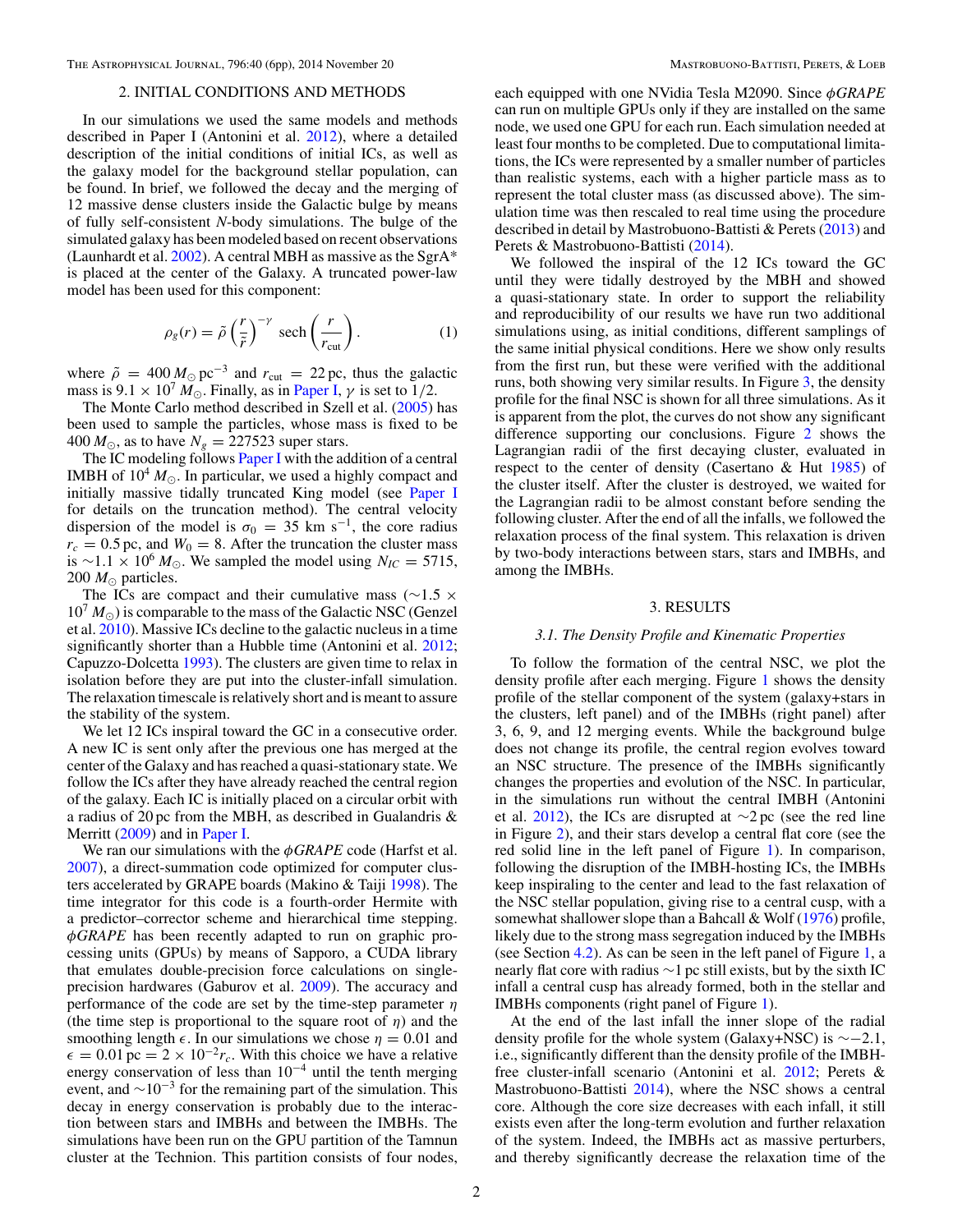<span id="page-3-0"></span>

Figure 1. Left panel: the spatial density profile of the stellar component of the growing NSC after 3, 6, 9, and 12 decays. The thickness of lines decreases with time and the blue solid line is the density profile after 12 merging events. The red solid line represents the density profile of the NSC obtained after 12 merging events in [Paper I.](#page-6-0) With IMBHs the NSC develops a density cusp whereas without IMBHs the NSC has a central core. Right panel: same for the density profile of IMBHs. (A color version of this figure is available in the online journal.)



**Figure 2.** Lagrangian radii of stars from the first decaying cluster in respect to the center of density of the cluster itself. The percentage of mass enclosed within each of the plotted radii are: 0.025%, 0.06%, 0.16%, 0.4%, 1%, 2.5%, 6.3%, 16%, 40%, 50%, 63%, and 79%. The time given on the bottom *x* axis is rescaled with the mass of the particles and softening length used. On the top *x* axis, we show the time in terms of the period of the circular orbit at 20 pc, i.e., the starting distance of the ICs. The red vertical line shows when the center of density of the system is at 2 pc from the central MBH. This time roughly corresponds to the disruption time of the cluster.

(A color version of this figure is available in the online journal.)

host system (Perets et al. [2007\)](#page-6-0). At the end of the simulation, i.e., after 12 Gyr (∼400 internal crossing times of the ICs), both the stellar cusp and steep radial distribution of the IMBHs are fully developed (see Figure 3 and Section [4.2](#page-5-0) for more details).

The kinematic properties of the NSC in the cluster infall with the IMBHs simulations are similar to those found in [Paper I.](#page-6-0) At



**Figure 3.** Density profiles of the NSC at the end of the simulation (black solid line). We run two additional simulations to check our results. The density profiles of the NSCs obtained in these cases are shown by the black dashed lines. The blue solid line represents the spatial profile of the stellar component, while the red dashed line is the final density profile of the 12 IMBHs. The green solid line with bullets shows the density profile of the NSC without IMBHs (from [Paper I\)](#page-6-0). The IMBHs introduce a central cusp due to enhanced relaxation. (A color version of this figure is available in the online journal.)

the end of the last merger, the NSC is tangentially anisotropic between 0*.*3 and 30 pc, and it is almost isotropic outside this radius. Since the cluster evolves toward isotropy, the tangential anisotropy decreases in the subsequent 2 Gyr of evolution. This is also seen in the axial ratios and in the triaxiality parameter: the cluster remains oblate even after the mergers evolution, within 30 pc. As found earlier, outside this radius the system retains its initial spherical configuration.

#### *3.2. Dynamical Evolution of the IMBHs*

As shown in the previous section, the presence of IMBHs significantly affects the inner structure of the NSC. Figure [4](#page-4-0) shows the galactocentric distance of the last IMBH to decrease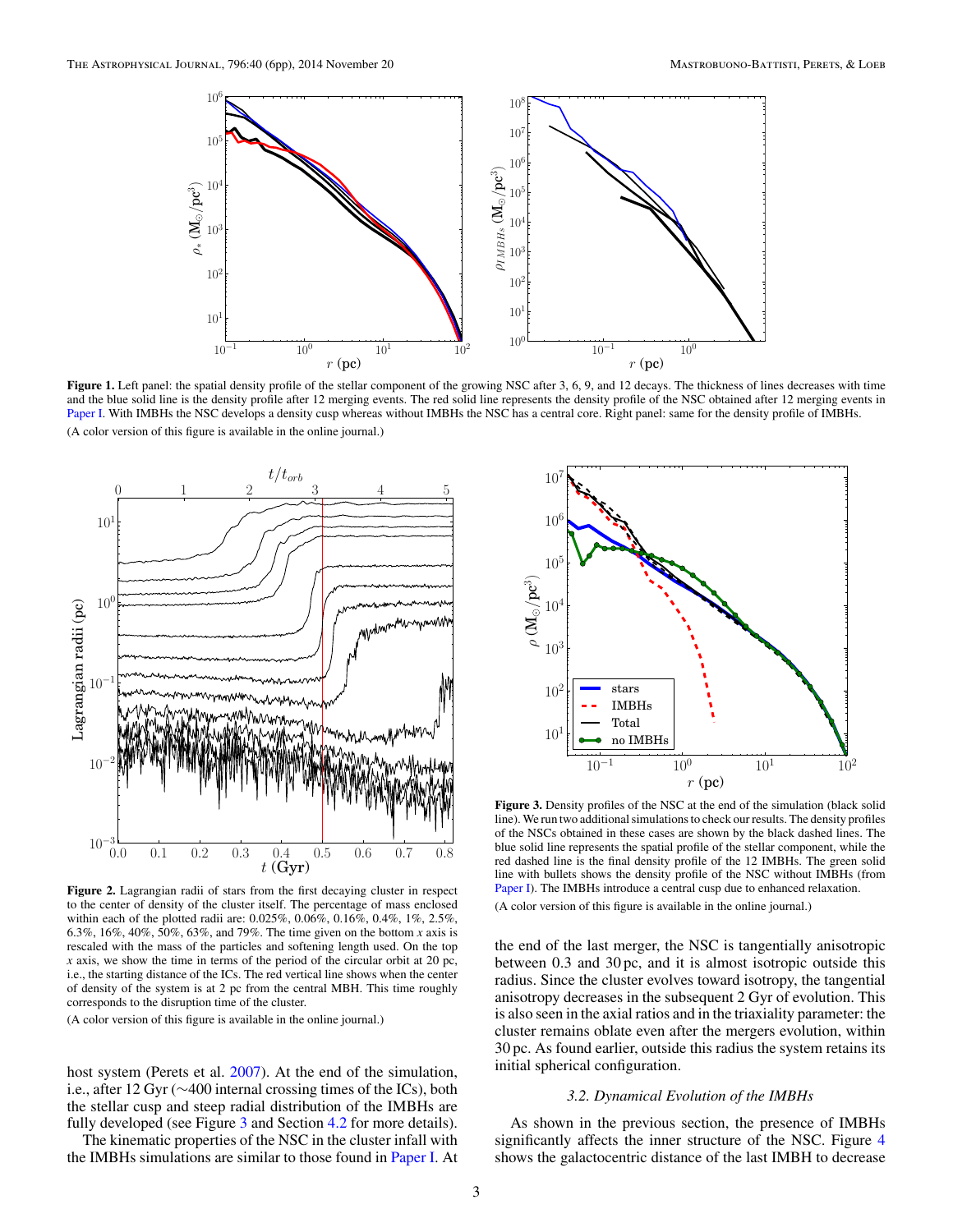<span id="page-4-0"></span>

**Figure 4.** Upper line shows the temporal decay of the orbital radius of the last IMBH to fall in. The radius vs. time of the other 11 IMBHs is also shown.

as a function of time. The IMBH initially decays with its host IC, until the cluster is tidally disrupted. The IMBH then continues to inspiral by itself due to dynamical friction induced by the NSC stars. The other curves in Figure 4 represent the distance from the GC of the previous IMBHs that already settled to the center. Though the IMBHs interact and scatter each other, they are never ejected from the system and are contained within the central 2 pc during the post-merger evolution.

Figure 5 shows the eccentricity distribution of the IMBHs at the end of the simulation. The IMBHs can reach high eccentricities, with values close to unity due to mutual scatterings.

#### 4. DISCUSSION

#### *4.1. Fast Relaxation and a High Rate of Tidal Disruption Events*

The presence of IMBHs in ICs significantly affects the formation and evolution of NSCs. The inspiral of the IMBHs to the nucleus of the NSC both provides additional stars to the central region of the NSC, and leads to its faster relaxation. Acceleration of relaxation processes can enhance the rate of scattering stars into highly eccentric orbits and the refilling of the loss cone for tidal disruption events (TDEs) of stars (see also Madigan & Levin [2012\)](#page-6-0). Following Perets et al. [\(2007\)](#page-6-0), we evaluated the local empty and full loss cone rates, using stellar number density profiles based on the mass density profiles from our simulations (assuming the stellar mass divided among Solar mass stars)

$$
\frac{d\Gamma_e}{d\log r} \sim \frac{N_\star(
$$

$$
\frac{d\Gamma_f}{d\log r} \sim \frac{J_{lc}^2}{J_c^2} \frac{N_{\star}(< r)}{P(r)},\tag{3}
$$

where  $N_{\star}(< r)$  is the number of stars enclosed within *r*,  $t_r(r)$  is the relaxation time at  $r$ ,  $J_{lc}$  and  $J_c$  are, respectively, the loss cone angular momentum and the angular momentum of the circular orbit of radius *r* and, finally, *P*(*r*) is the Keplerian period at *r*.

The total loss cone refilling rate is then

$$
\Gamma_{\text{tot}} = \int \frac{d\Gamma}{dr} dr = \int \min \left[ \frac{d\Gamma_f}{dr}, \frac{d\Gamma_e}{dr} \right] dr. \tag{4}
$$



**Figure 5.** Eccentricity distribution of the IMBHs. Multiple snapshots close in time have been used to increase the data resolution.

(A color version of this figure is available in the online journal.)

The presence of IMBHs in the NSC decreases the relaxation time by a factor of  $\alpha N_I M_I^2 / (N_\star M_\star^2)$ , where  $N_I$  and  $M_I$  are the number and the mass of the IMBHs, while  $N_{\star}$  and  $M_{\star}$  are the corresponding number and mass of the stars. The relaxation time is, therefore, shortened by a few orders of magnitude, allowing for the rapid relaxation of the system. This also significantly affects the loss cone refilling rate for the tidal disruption of stars by the MBH. With the IMBHs, the system is in the full loss cone regime throughout all of its radial extent, while, without them, the loss cone is empty inside the radius of influence of the MBH. The integrated TDE rate with the IMBHs is  $10^{-3}$  yr<sup>-1</sup>, while otherwise, accounting only for stars, we find a rate of  $1.6 \times 10^{-5}$  yr<sup>-1</sup>, comparable to the typical rate estimated for NSCs similar to that of the Milky Way (Merritt [2013\)](#page-6-0). The inspiral of IMBHs can, therefore, increase the TDE rate by two orders of magnitude. It is interesting to notice that a similar result has been obtained by Chen & Liu [\(2013\)](#page-6-0) using purely analytical calculations.

The inferred rate of TDEs from observations is of the order of 10−5–10−<sup>4</sup> yr−<sup>1</sup> (see Komossa [2012;](#page-6-0) Khabibullin & Sazonov [2014,](#page-6-0) and references therein), much lower than expected for multiple-IMBHs hosting NSCs such as those seen in our simulations. We, therefore, conclude that typical NSCs should not contain IMBHs. If cluster infall is one of the main channels for NSC formation, this also implies that the majority of massive clusters may not host IMBHs. We do caution that the observational rate estimates are still inaccurate; better data will be available from future large surveys.

The presence of an IMBH could also induce an enhancement in the number of stars plunging to the MBH through secular Kozai evolution, if the IMBH reaches close enough to the MBH to provide a significant perturbation, not quenched by the mass precession from the background stars (see, e.g., Chen et al. [2011;](#page-6-0) Stone & Loeb [2012;](#page-6-0) Chen & Liu [2013;](#page-6-0) Liu & Chen [2013\)](#page-6-0). This could happen only during the last stages of inspiral. In our case, the IMBHs do not attain such a configuration, thus the massive perturbers' fast relaxation dominates the enhanced rate of TDEs by the MBH.

Besides their contribution to the TDE rate by the MBH, IMBHs can, by themselves, directly disrupt stars. The rate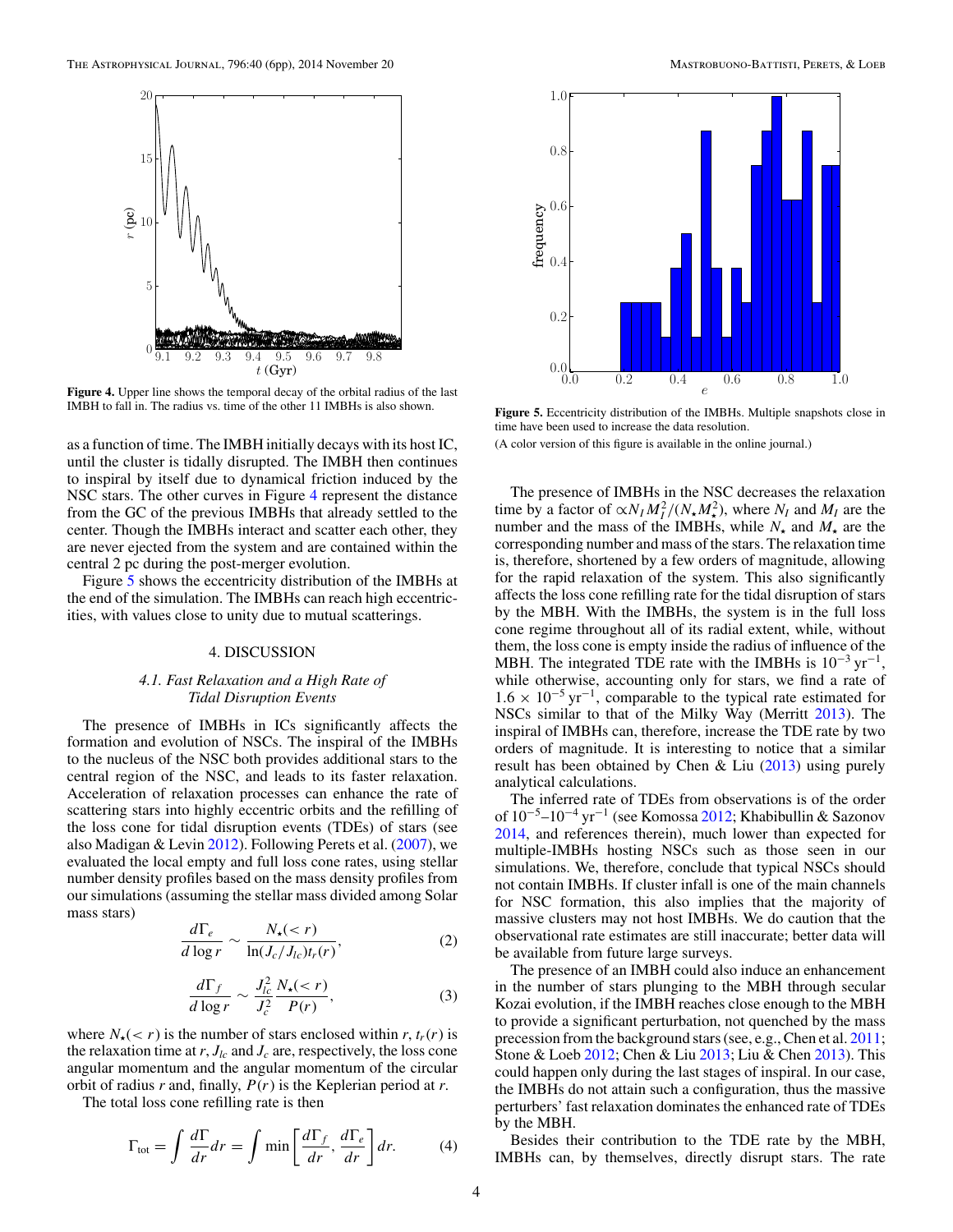<span id="page-5-0"></span>of TDEs by the IMBHs can be readily estimated by the rate of random close encounters of stars with the IMBHs.

$$
\Gamma_I = 4\pi \int r^2 n_*(r) \sigma(r) v_*(r) n_I(r) dr, \tag{5}
$$

where  $n_*(r)$  is the stellar number density,  $\sigma(r)$  is the cross section for the IMBHs including gravitational focusing, evaluated using the tidal disruption radius of the IMBHs,  $v_*(r)$  is the stellar velocity as a function of the radius and  $n_I(r)$  is the IMBHs number density. For our system, at the end of the last merging, Equation (5) gives  $\Gamma_I \sim 10^{-3} \,\text{yr}^{-1}$ , a total rate of TDEs by all IMBHs, which is comparable with the one due to the MBH alone. Thus, in this scenario we expect both TDEs by the MBH and by the IMBHs. Interestingly, these two sources will produce different signatures (see Lodato [2012,](#page-6-0) and references therein). The IMBH contribution can be long lived, since they apparently survive in the central 2 pc and they do not inspiral to the MBH, nor are they ejected from nucleus.

#### *4.2. Strong Mass Segregation and the Cusp Structure and Evolution*

As discussed in Section [3,](#page-2-0) the central density cusp is already established after the sixth infall. The density grows with the number of infalls while the slope of the cusp remains almost constant. Following the final merger of the ICs, the system evolves due to two-body relaxation dominated by the IMBHs. The stellar component slightly changes its slope, while the IMBHs distribution maintains its initial slope.

Since the number density of IMBHs is much lower than that of stars, we expect the system to be in the strong mass segregation regime (Alexander & Hopman [2009\)](#page-6-0). Indeed, the two populations settle to different density profiles with different slopes. After rescaling the simulation time with the relaxation time of the system, we find that it extends to  $\sim$ 12 Gyr. At the end of the simulation, the system distribution of the IMBHs (high-mass particles) is well-fitted by a power law,

$$
\rho_H(r) = 6.20 \times 10^3 r^{-2.32} M_\odot \,\text{pc}^{-3},\tag{6}
$$

(see Figure [3\)](#page-3-0). The slope of the IMBH cusp is, therefore, within the range expected in the strong mass segregation case for the higher mass particles ( $2 \le \alpha_H \le 11/4$ ; see Alexander & Hopman [2009\)](#page-6-0). Note that the IMBH density profile, shown in both the right panel of Figures [1](#page-3-0) and [3,](#page-3-0) includes data on a small number of objects, and may therefore be sensitive to significant statistical noise, and the exact power-law profile calculated should be taken with caution. Nevertheless, all three simulations we have run show consistent results, and very similar powerlaw profiles clearly indicating a cusp profile for the IMBHs compared with the core profile of the stellar population. The stellar component can be fitted by a shallower radial profile,

$$
\rho_L(r) = 1.4 \times 10^5 r^{-1.26},\tag{7}
$$

whose power-law index is somewhat shallower than expected  $(3/2 \lesssim \alpha_L \lesssim 7/4).$ 

These results qualitatively differ from those obtained for IMBH-free ICs case for which we found the stellar population of the NSC to have an external power-law distribution with a slope of ∼−1*.*8 outside an inner core that shrinks with time but still exists out to 0*.*5 pc at the end of the simulation. With IMBHs, the NSC develops the central power-law cusp early in its evolution.

#### *4.3. Mass Segregation, Compact Objects, and Gravitational Wave Sources*

The inspiral of compact objects onto MBHs is a potential source of gravitational waves (GWs). For MBHs with masses comparable to Sgr A∗, the GW sources associated with extreme mass ratio inspirals (EMRIs) might be detectable by future GW observatories, such as the proposed Laser Interfer-ometer Space Antenna (eLISA<sup>3</sup>; Amaro-Seoane et al. [2007;](#page-6-0) Amaro-Seoane & Preto [2011\)](#page-6-0). Stars are tidally destroyed before they enter the Schwarzschild radius of the MBH, while compact objects such as stellar black holes, neutron stars and white dwarfs can survive to eventually produce EMRI GW events. IMBHs may also be affected by GW emission during a close approach to MBH, and their inspiral would have a much larger mass ratio, i.e., producing "intermediate mass ratio inspiral" (IMRI) events. Such inspirals are among the most interesting GW sources that are expected to be detected by eLISA.

The decay time due to GWs emission from an initial semimajor axis *a* is given by

$$
t_{GW} = \frac{5}{256} \frac{c^5}{G^3} \frac{a^4}{\mu M_{12}^2},\tag{8}
$$

where  $\mu$  is the reduced mass of the system, while  $M_{12}$  is the mass of the binary (Peters [1964;](#page-6-0) Perets & Alexander [2008\)](#page-6-0). Figure [5](#page-4-0) shows that the IMBHs can reach very high eccentricities, and their evaluated GW inspiral time can be much shorter than a Hubble time, but typically much longer than the time between strong scattering by other IMBHs. Such scatterings can increase the IMBH separation from the MBH. Our simulations do not account for the GW emission, and therefore it is not clear whether any of the IMBHs is likely to produce IMRI GW sources. To check this effect, we evaluated the ratio between the analytically estimated change in energy due to GW emission, and the energy variation due to scattering. This ratio, during the relaxation of the system, is always  $\ll$ 1, i.e., relaxation dominates the IMBH dynamical evolution, and the IMBHs are unlikely to inspiral and become GW sources. Future simulations with GW emission effects could shed more light on this possibility.

As already found by Portegies Zwart et al. [\(2004\)](#page-6-0), the stars that are most bound to an infalling IMBH (which are typically the most massive, due to mass segregation in the IC), can still accompany the IMBH as it inspirals to the NSC center, even after the disruption of the cluster bulk. Each particle in our ICs is 200  $M_{\odot}$ ; we find that the total mass in bound stars (typically 10 stars) brought in with each IMBH is ∼2000 *M*. Later on, as the IMBHs reach the central region, even these stars are typically stripped and left behind. IMBHs can therefore induce a more extreme mass segregation than suggested by the IMBH-free scenario (Perets & Mastrobuono-Battisti [2014;](#page-6-0) Antonini [2014\)](#page-6-0), and help refill the central NSC core, and assist the development of the central stellar cusp. Since IMBH-hosting ICs are expected to be mass segregated (Bahcall & Wolf [1977\)](#page-6-0), stellar black holes are likely to reside closest to the IMBH. These stellar black holes can, therefore, be brought by the IMBHs to the NSC center. Such compact objects in the closest regions to the MBH could, therefore, potentially contribute to the EMRI GW rate (Hopman & Alexander [2006;](#page-6-0) O'Leary et al. [2009\)](#page-6-0).

 $\frac{3}{3}$  <http://www.elisa.org/>